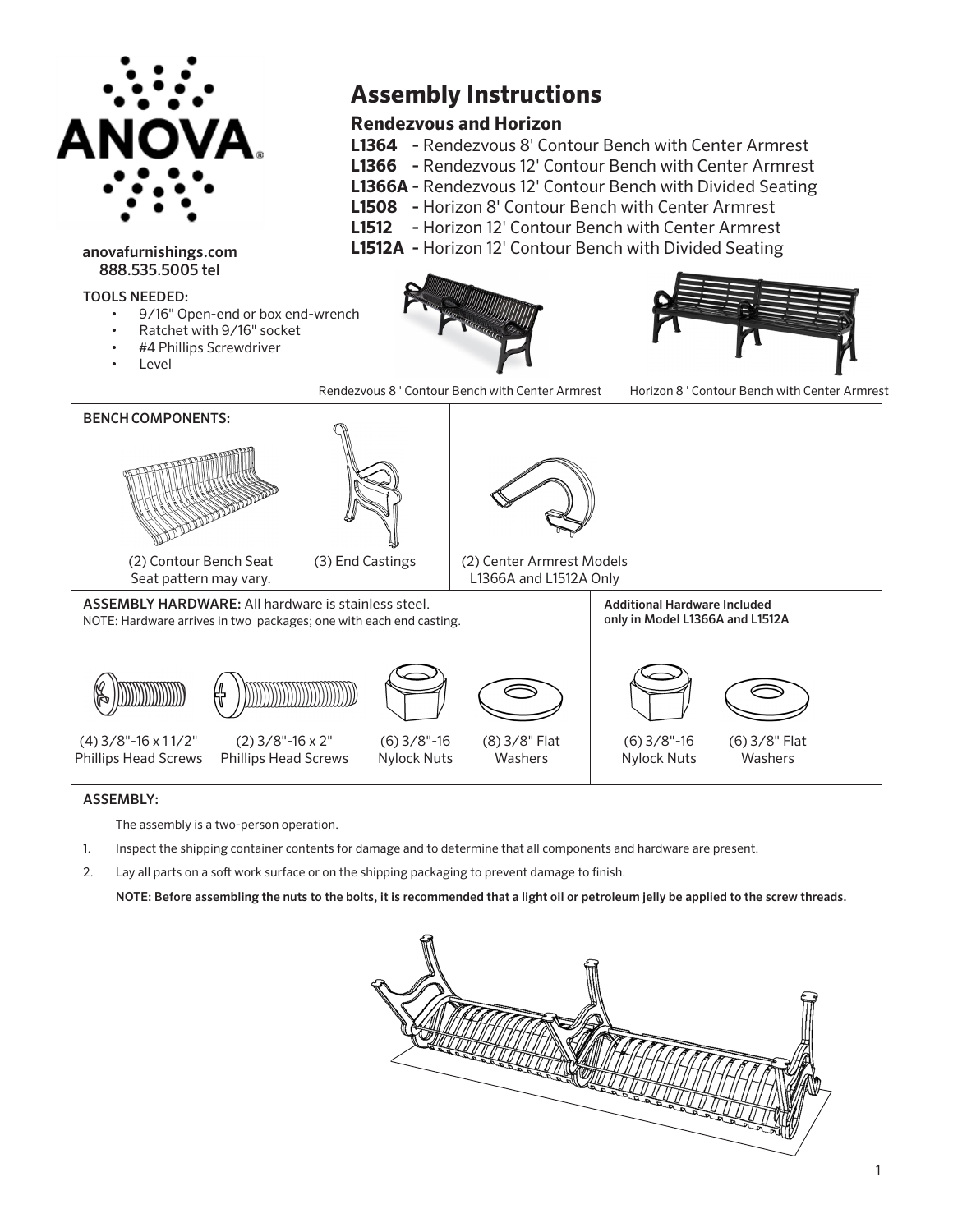Align the mounting holes of one of the end castings with the holes in the appropriate end of the bench seat. Insert one of the 3/8"-16 x 1 1/2" Phillips head screws through both parts, with the screw head on the outside surface of the end casting. Place a 3/8" flat washer and 3/8"-16 nylock nut on the inside end of the screw and tighten it finger tight. 3.

Repeat this process to install another screw, washer, and nut through the other set of mounting holes on that end of the casting.

NOTE: Always hold the screw head still and turn the nut. This protects the surface of the bench around the screw from scratches (the washer protects the nut side of the bench)

- Repeat Step 3 with the remaining bench seat and one of the end castings except align the bench seat on the opposite side of the end casting. 4.
- Locate the remaining end casting and align the mounting holes with the two bench seat assemblies. Insert one of the 3/8"-16 x 2" Phillips head screws and 3/8" flat washer through all three parts. Place a washer and 3/8"-16 nylock nut on the inside end of the screw and tighten it finger tight. 5.

Repeat this process to install another screw, washer, and nut through the other set of mounting holes on the end casting.

- Tighten the bench seat hardware using the #4 Phillips screwdriver and the ratchet with 9/16" socket or 9/16" open-end or box-end wrench while checking the seat surface with a level; minor adjustments can be made while tightening the hardware to make the seat level. 6.
- 7. After two weeks, retighten all of the hardware.

ASSEMBLY: Only applies to Models L1366A and L1512A

- Position the armrest with the threaded studs with the bench seat's center mounting holes and insert it through the mounting holes. Fasten the armrest using one 3/8" flat washer and 3/8"-16 nylock nut on each mounting stud. 8.
- Repeat step 8 to install the remaining center arm rest on the other bench seat. 9.